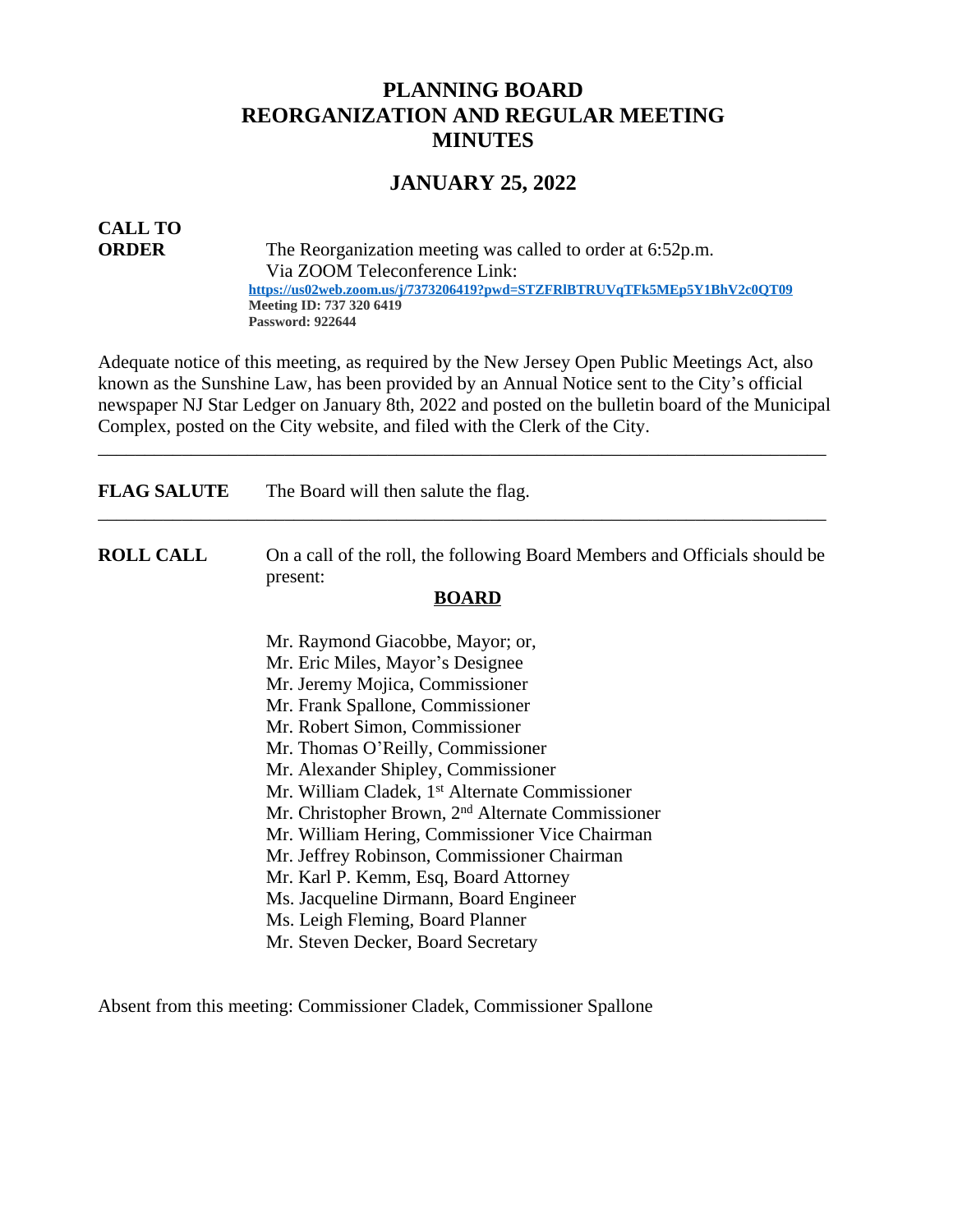# **SWEARING IN:**

Board attorney Karl Kemm swore in the new and reappointed members of the board.

- Mr. Jeffrey Robinson
- Mr. William Hering
- Mr. Jeremy Mojica
- Mr. Eric Miles

#### **REORGANIZATION MEETING:**

#### **A. Election of Chairman**

Commissioner Hering made a motion to nominate Jeff Robinson as Chairman to the Planning Board. This motion was seconded by Commissioner Simon. Commissioner Robinson accepted the position as Chairman of the Planning Board.

**Motion: Commissioner Hering Second: Commissioner Simon Yes: Commissioners Miles, Mojica, Simon, O'Reilly, Shipley, Brown, Hering and Robinson No: none Abstain: none Absent: Commissioner Spallone, Commissioner Cladek**

## **B. Election of Vice Chairman**

Commissioner Simon made a motion to nominate William Hering as Vice Chairman to the Planning Board. This motion was seconded by Commissioner Shipley. Commissioner Hering accepted the position as Vice Chairman of the Planning Board.

**Motion: Commissioner Simon Second: Commissioner Shipley Yes: Commissioners Miles, Mojica, Simon, O'Reilly, Shipley, Brown, Hering and Robinson No: none Abstain: none Absent: Commissioner Spallone, Commissioner Cladek**

## **C. Election of Secretary**

Commissioner Hering made a motion to nominate Steven Decker as Secretary to the Planning Board. This motion was seconded by Commissioner Simon. Steven Decker accepted the position as Secretary of the Planning Board.

**Motion: Commissioner Hering Second: Commissioner Simon Yes: Commissioners Miles, Mojica, Simon, O'Reilly, Shipley, Brown, Hering and Robinson No: none Abstain: none Absent: Commissioner Spallone, Commissioner Cladek**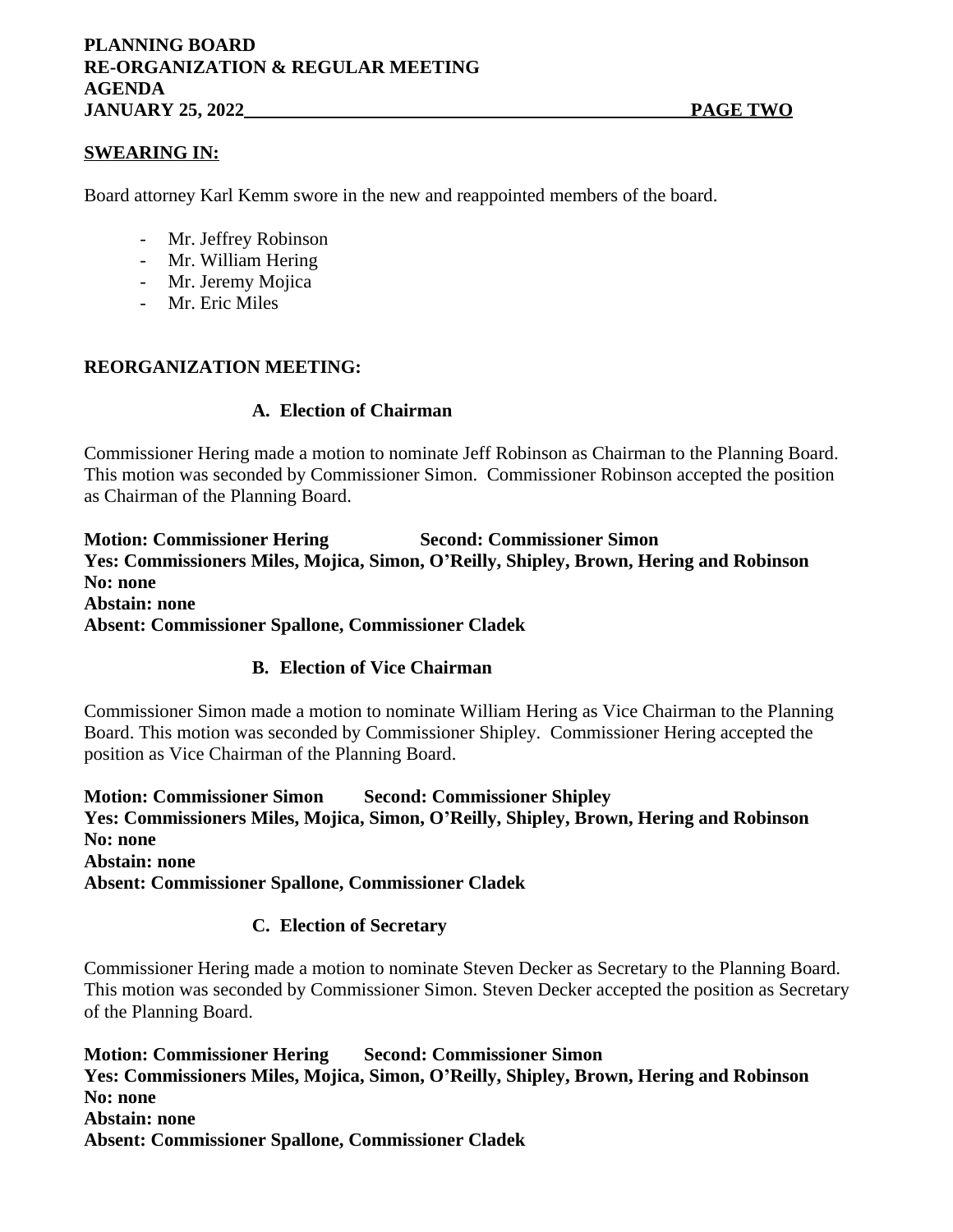#### **OTHER BUSINESS:**

- **1. Adoption of resolution awarding Professional Services to Colliers Engineering & Design, Inc, Jacqueline Dirmann D. Appointment of Engineer**
	- **2. Adoption of resolution awarding Professional Services to McManimon, Scotland & Baumann, LLC E. Appointment of Board Attorney, Karl Kemm, Esq.**
	- **3. Adoption of resolution awarding Professional Services to Heyer, Gruel & Associates, Leigh Fleming F. Appointment of Planning Board Planner PP, AICP**

There was one resolution prepared for all three professionals referenced above. Motion was made by Commissioner Hering and seconded by Commissioner Simon.

**Motion: Commissioner Hering Second: Commissioner Simon Yes: Commissioners Miles, Mojica, Simon, O'Reilly, Shipley, Brown, Hering and Robinson No: none Abstain: none Absent: Commissioner Spallone, Commissioner Cladek**

# **4. Adoption of resolution approving the 2022 – 2023 Planning Board meeting calendar**

Motion was made by Commissioner Simon and seconded by Commissioner Hering.

**Motion: Commissioner Simon Second: Commissioner Hering Yes: Commissioners Miles, Mojica, Simon, O'Reilly, Shipley, Brown, Hering and Robinson No: none Abstain: none Absent: Commissioner Spallone, Commissioner Cladek**

#### **5. Adoption of the Planning Board Rules and Regulations**

Motion was made by Commissioner Simon and seconded by Commissioner O'Reilly

**Motion: Commissioner Simon Second: Commissioner O'Reilly Yes: Commissioners Miles, Mojica, Simon, O'Reilly, Shipley, Brown, Hering and Robinson No: none Abstain: none Absent: Commissioner Spallone, Commissioner Cladek**